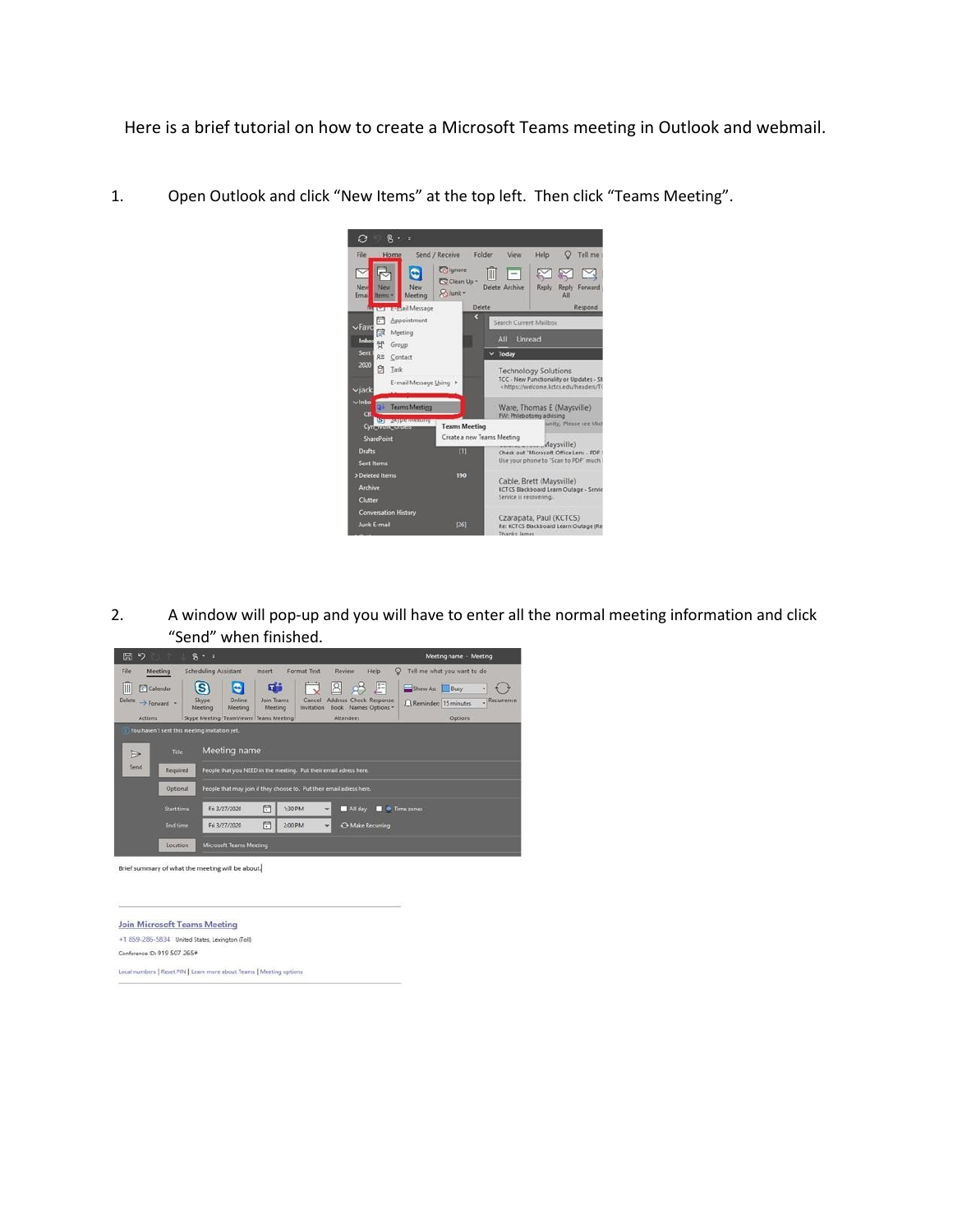3. Once people have accepted your meeting, it will show up in their Outlook calendar. (and yours)



4. The meeting can be joined by double-clicking the meeting in your calendar and then clicking the "Join Microsoft Teams Meeting" link.

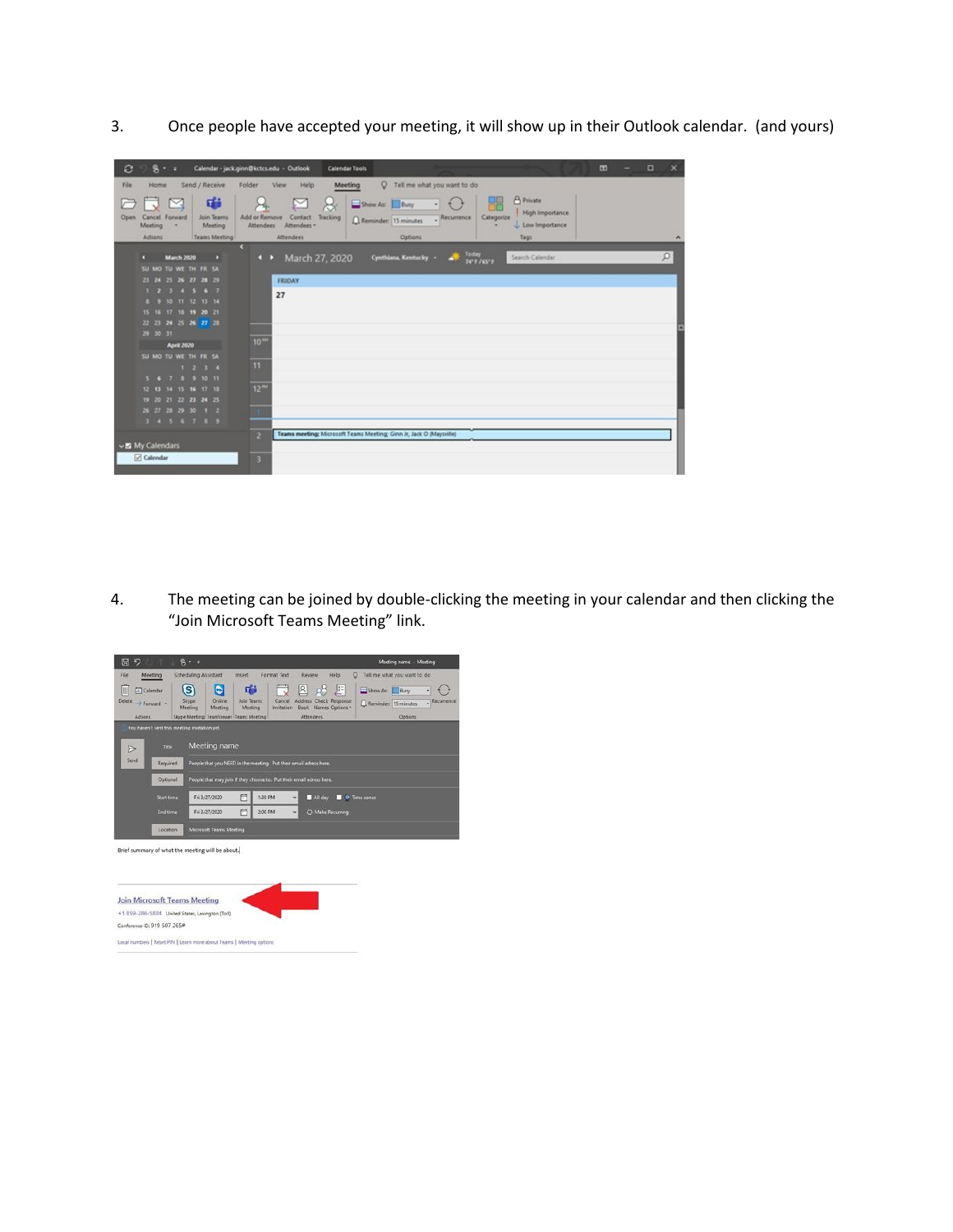The process to create a Teams meeting through webmail is just as simple.

1. While in your webmail, find the calendar icon in the bottom left and click it.



2. Next, click the "New Event" button located on upper left of the calendar page.



3. This will bring up the New Event page, enter you invitees, date, and time.

| Calendar V     |                                                                                                                                                          |              |  |
|----------------|----------------------------------------------------------------------------------------------------------------------------------------------------------|--------------|--|
|                | <b>iii</b> Discard $\Box$ Scheduling Assistant <b>z</b> Busy $\lor$ $\Diamond$ Categorize $\lor$ $\Box$ Response options $\lor$<br>$\triangleright$ Send |              |  |
| $\mathbb{E}$   | <b>MCTC Test Teams</b>                                                                                                                                   | $\leftarrow$ |  |
| $\beta$        | mctcit.test@gmail.com X<br>M<br>Optional                                                                                                                 |              |  |
| ⊙              | All day $\bigcirc$<br>Ģ<br>酾<br>4/8/2020<br>4:00 PM<br>$\times$ to 4:30 PM<br>$\vee$                                                                     | 3p           |  |
|                | Free: No time suggestions found.Open Scheduling Assistant                                                                                                | 4p           |  |
| $\mathcal{C}$  | Repeat: Never $\vee$                                                                                                                                     | 5p           |  |
| $\circledcirc$ | Search for a room or location<br>Add online meeting $\vee$                                                                                               | 6p           |  |
| $\bigcirc$     | Remind me: 15 minutes before $\vee$                                                                                                                      | 7p           |  |
| $\equiv$       | Add a description or attach documents                                                                                                                    | 8p           |  |
|                | $\mathbb{I} \smallsetminus$<br>$\overline{\triangle}$<br>չ                                                                                               | 9p           |  |
|                |                                                                                                                                                          | 10p          |  |